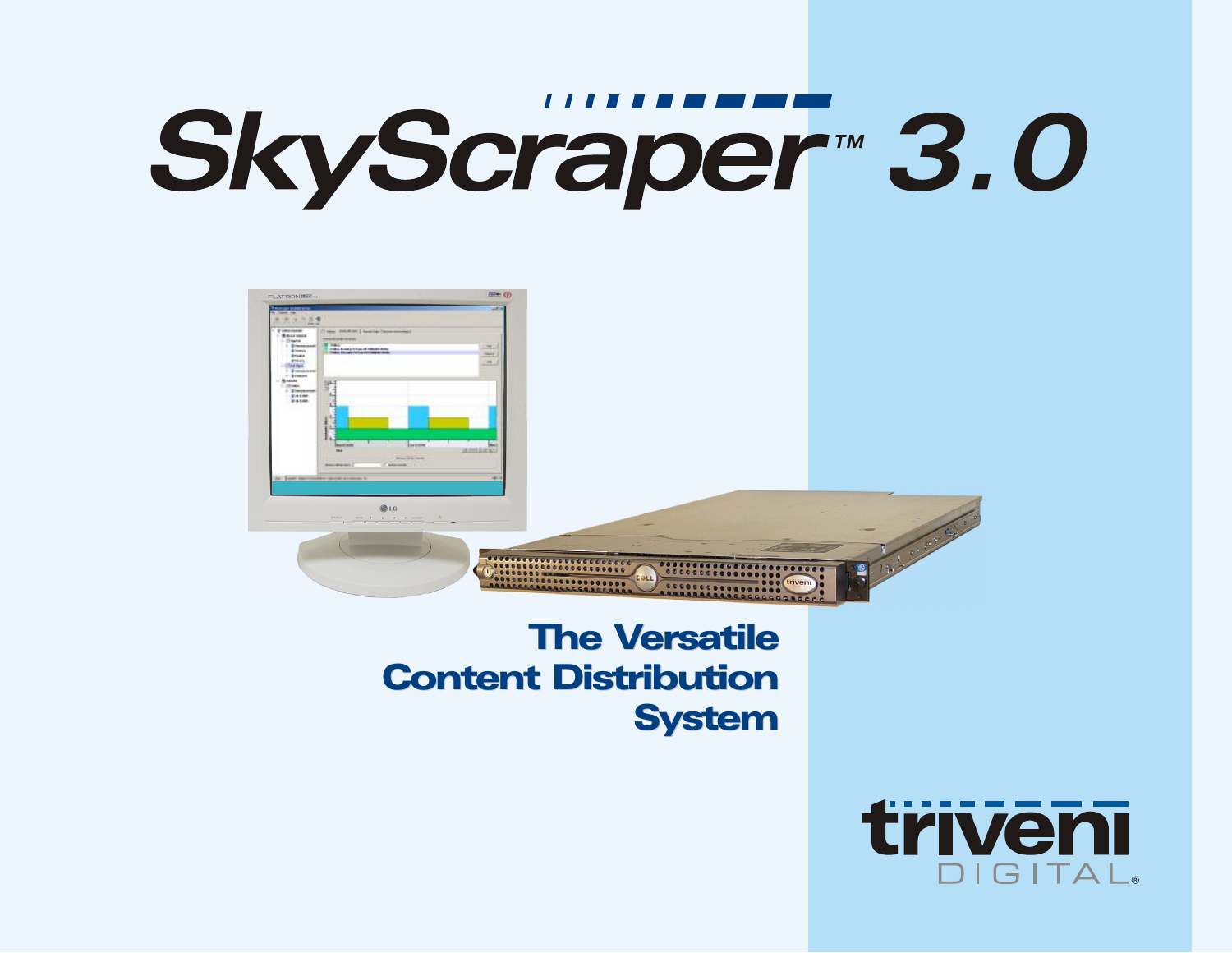# Highly Efficient Content Distribution

The SkyScraper™ system from Triveni Digital is a highly convenient and efficient platform for content distribution via any digital broadcast medium—satellite, digital cable, digital terrestrial TV, IP multicast, etc.—with point-to-point supplementary delivery as needed.

Realize the benefits of highly efficient content distribution:

- Corporations: Distribute digital content of all types efficiently to your branch offices/stores, customers, partners, etc., for training, advertising, and many other purposes.
- . TV Networks and Station Groups: Use your satellite link to distribute ads and programming in file form to your affiliate or member stations, reducing costs and ensuring quality and consistency.
- **. Public TV Stations:** Use excess DTV bandwidth to generate new revenues and enhance your public image by efficient delivery of multimedia content for education, homeland security and other public services.

# Applications

The SkyScraper<sup> $M$ </sup> system can deliver rich, **Education and Training** digital media content to large numbers of All types of educational materials, including receivers, obviating the need for expensive, live lectures, can be delivered conveniently enables such sustainable applications as … and even home computers, giving students

Frequently updated, high-impact, multimedia material and associated indexes and playlists **Video/DVD on Demand** in-store video screens, tourist kiosks, access on-demand to videos, music, DVDs, billboards, and other types of digital signs. etc., on a subscription or pay-per-view basis,

Disaster alerts and other emergency relief information can be distributed quickly and **Software Download Service** reliably to local police and fire stations, Broadcasters and cable operators can offer hospitals and other first responders. Receiver consumer electronics manufacturers a targeting and encryption can protect sensitive software download service for updating their information, limiting access to authorized DTV receiver software, based on the ATSC, recipients. DVB, or SCTE software download

high-bandwidth Internet connections. This and economically to schools, training centers, and teachers top quality support for both self-**Dynamic Digital Signage paced and interactive learning.** 

can be distributed easily to large numbers of Satellite and terrestrial broadcasters can offer using a cost efficient push-and-store model of **Homeland Security** delivery to disks on set-top boxes.

specifications.



### *HIGHLIGHTS*

- . Delivers any type of digital content, including files, streaming media, and arbitrary IP packets
- ! Assures reliable delivery with forward error correction and receiver acknowledgements
- . Controls content delivery via optional receiver targeting
- Provides security and privacy through optional encryption
- Supports automated content delivery with "Express folders"
- . Facilitates content delivery in multi-transmitter networks via multi-transport stream scheduling
- . Facilitates future growth with extensible, scalable architecture
- Supports ATSC and DVB data broadcast standards
- . Has built-in encapsulation of files into IP packets, and IP packets into MPEG-2 packets
- . Facilitates custom extensions by being standards-based
- Provides XML/IP-based remote scheduling interface for external applications
- Interoperates with all major encoders, multiplexers, and IP encapsulators
- ! Allows managers of broadcast pipes to:
	- $\bullet$  Manage and monitor broadcast bandwidth
	- Support multiple content providers
- ! Allows managers of content to:
	- Control content scheduling within bandwidth allocations
	- $\circ$  Collect and re-use content from diverse sources

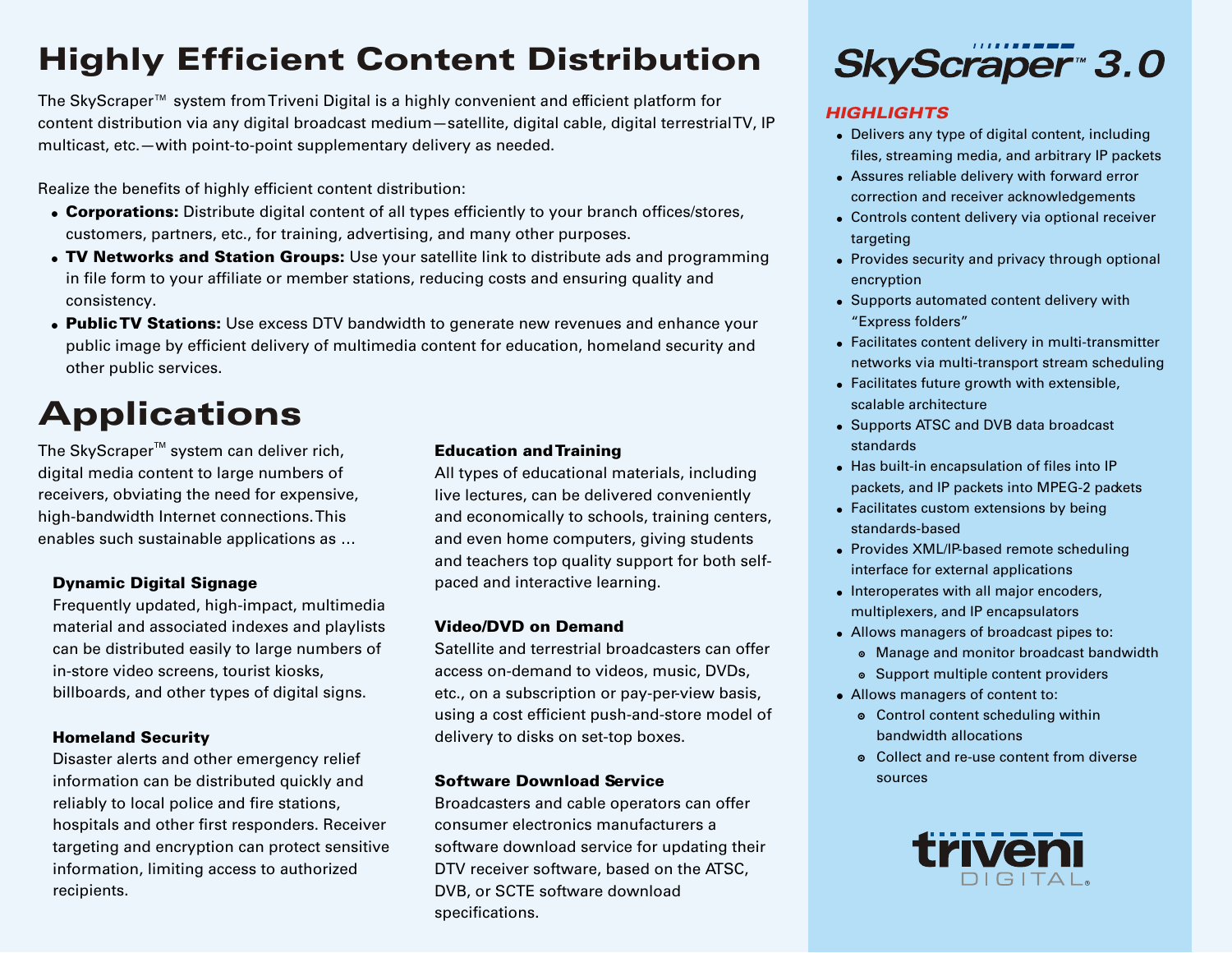# Features

### Versatile Architecture Makes Future Growth Easy

The SkyScraper<sup>™</sup> system provides a highly flexible, end-to-end environment for content distribution applications, using broadcast/multicast content transmission standards such as ATSC, DVB and IP.

The system comprises three modular components:

DataHub - used by managers of the transmission pipe to allocate bandwidth among multiple content providers, insert content into broadcast stream, and monitor/report bandwidth usage.

DataFab – used by managers of content to organize content, set up distribution schedules, and target content to receivers.

**DataReceiver –** used to extract content from broadcast stream and make it available to end-users.

An optional Application Constructor toolkit is also available.

SkyScraper<sup>-</sup>3.0



The SkyScraper<sup>™</sup> system's open, scalable and extensible architecture can accommodate today's content distribution needs, while providing a path for future expansion.

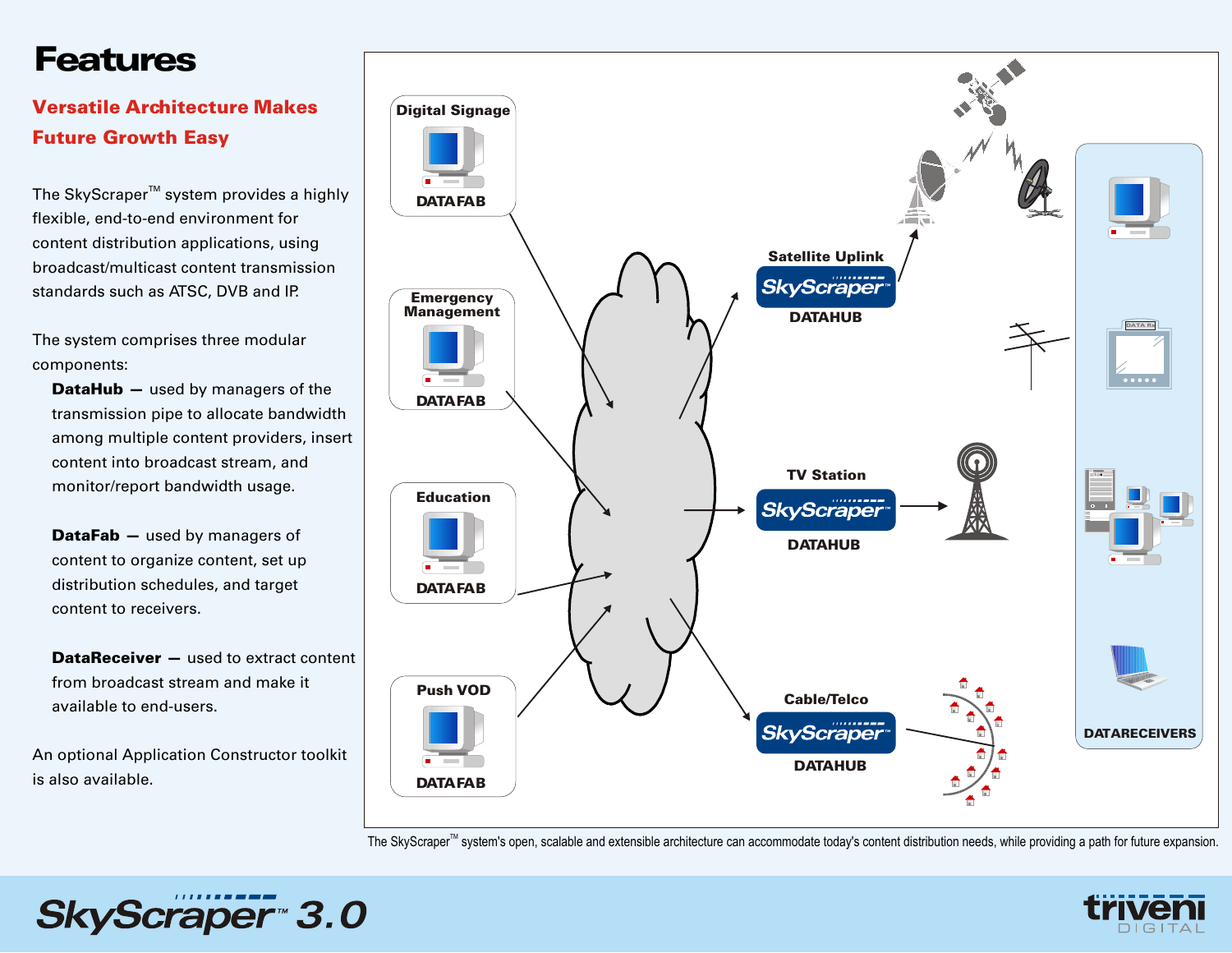### Features

### DataHub Simplifies Bandwidth Control

The DataHub's primary functions are:

- ! Allocate bandwidth among multiple content providers by date and time
- ! Receive content flow schedules from DataFabs
- ! Retrieve content items from source locations and insert them into broadcast streams according to schedules
- Monitor and report bandwidth usage

To do this the DataHub:

- ! Provides easy-to-use, local and remote user interfaces
- Interoperates with all major multiplexers and IP encapsulators
- ! Encapsulates files into IP packets, and encapsulates IP packets into MPEG-2 packets
- Supports opportunistic and quaranteed content insertion



The DataHub allows the managers of the broadcast pipes to allocate bandwidth to content providers by day and time, without worrying about the scheduling details of individual content items.

### DataFab Simplifies Content Flow Management

The DataFab aggregates and structures content to be distributed, thereby fabricating the content framework for end-users.

To do this the DataFab:

- . Runs on a computer with a TCP/IP link to companion DataHubs
- ! Provides an easy-to-use graphical user interface (GUI) for identifying content items to be distributed (by URLs), and defining broadcast schedules and optionally target receivers for them
- . Can schedule content conveniently to be distributed through multiple DataHubs, independently or concurrently
- . Can monitor content receipt acknowledgements from receivers



The DataFab allows content providers to easily aggregate, organize, schedule and target content for distribution.



# SkyScraper<sup>-</sup>3.0